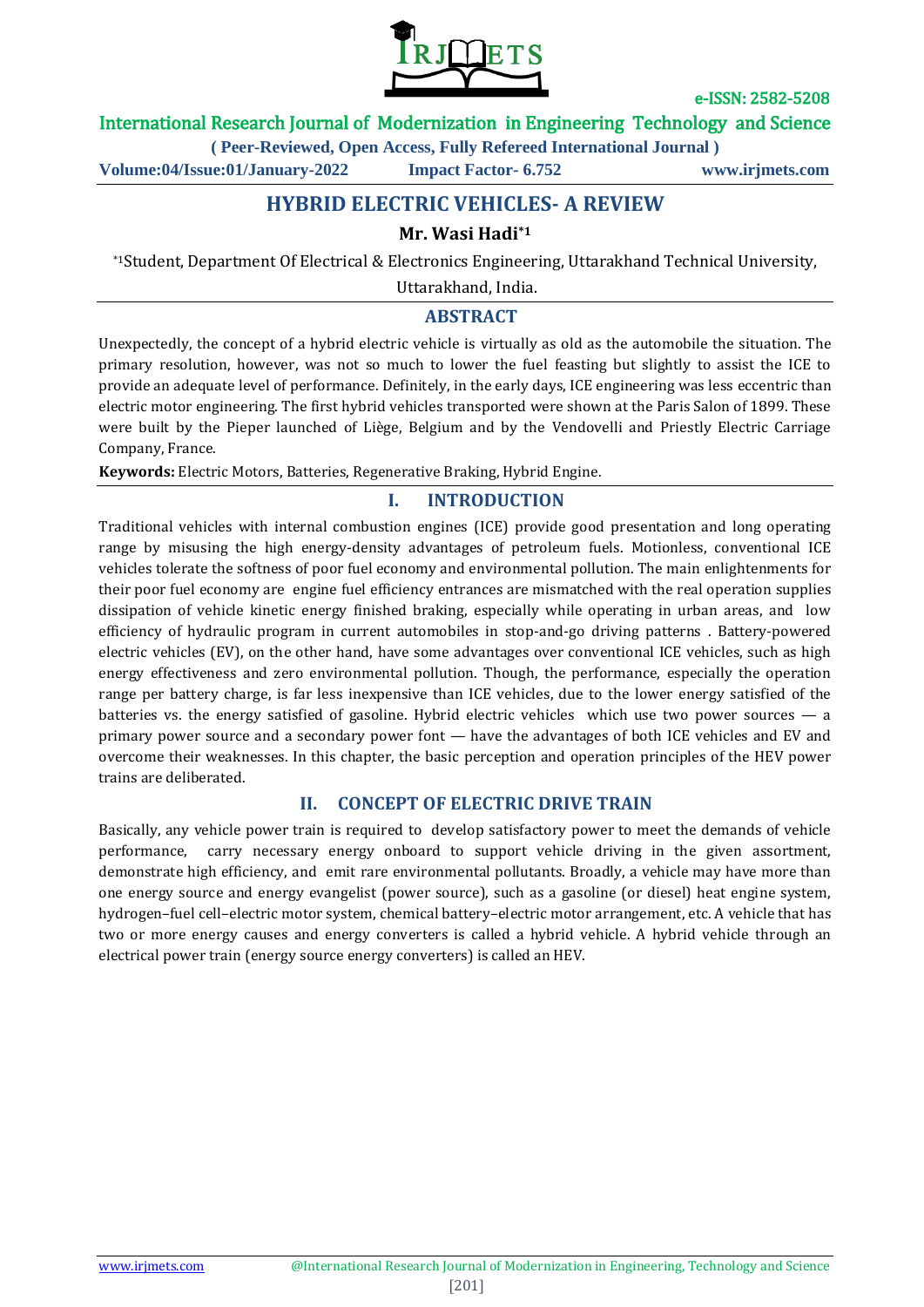

## International Research Journal of Modernization in Engineering Technology and Science

**( Peer-Reviewed, Open Access, Fully Refereed International Journal ) Volume:04/Issue:01/January-2022 Impact Factor- 6.752 www.irjmets.com**



The architecture of a hybrid vehicle is slackly defined as the connection between the components that define the energy flow directions and control ports. Traditionally, HEV were classified into two basic types: series and parallel. It is motivating to note that, in 2000, some newly introduced HEVs could not be confidential into these kinds. Therefore, HEVs are now confidential into four kinds: series hybrid, parallel hybrid, series–parallel hybrid, and complex hybri

#### **A. Series Hybrid Electric drive Train**

A series hybrid drive train is a drive train where two power sources feedstuff a single powerplant (electric motor) that propels the vehicle. The most frequently found series hybrid drive train is the series hybrid electric drive train . The unidirectional energy cause is a fuel tank and the unidirectional energy converter is an engine attached to an electric generator. The output of the electric generator is allied to an electric power bus through an electronic converter (rectifier).

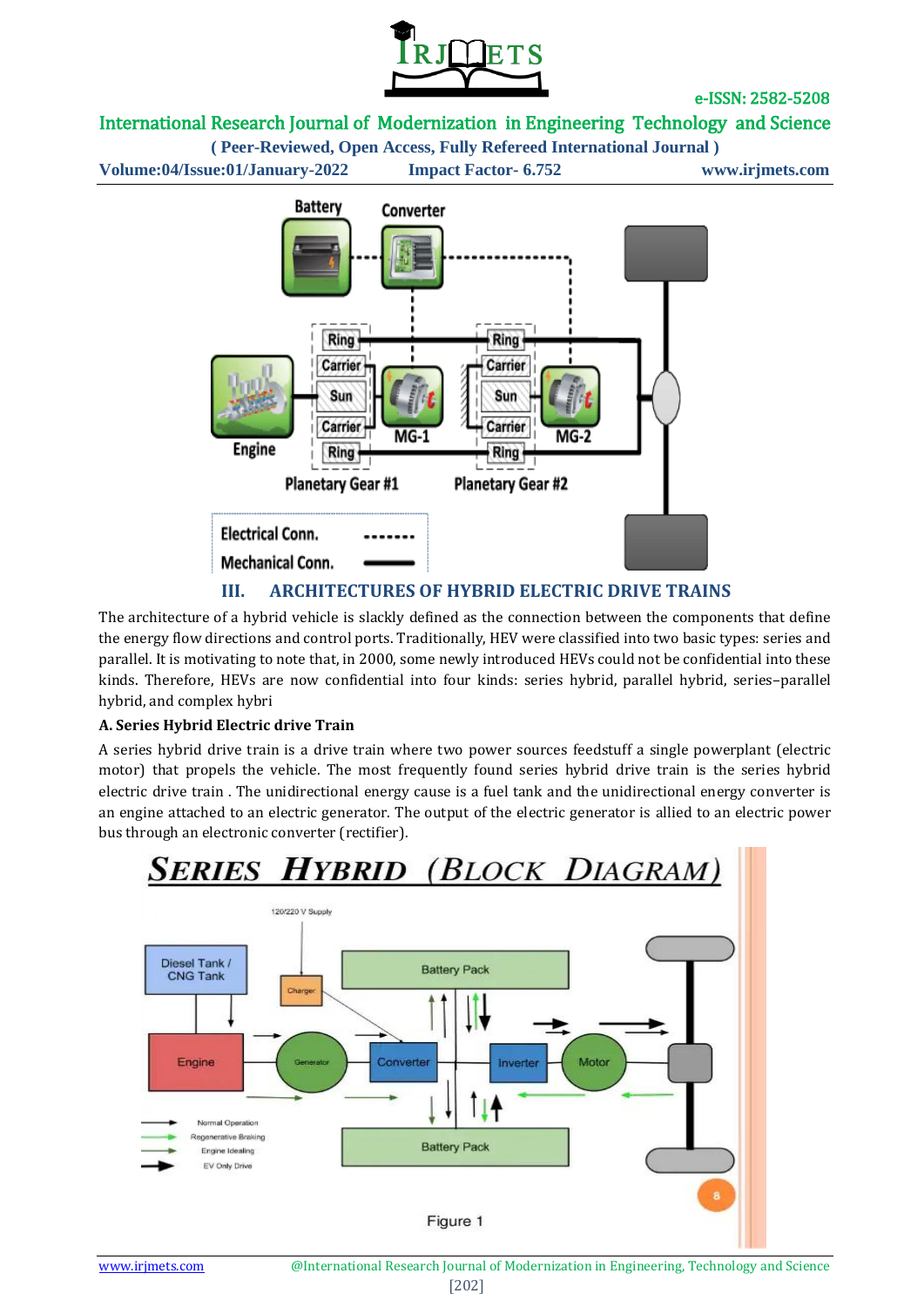

## International Research Journal of Modernization in Engineering Technology and Science

**( Peer-Reviewed, Open Access, Fully Refereed International Journal )**

**Volume:04/Issue:01/January-2022 Impact Factor- 6.752 www.irjmets.com**

## **B. Parallel Hybrid Electric Drive Trains**

A parallel hybrid drive train is a drive train in which the engine materials its power mechanically to the wheels like in a conventional ICE-powered vehicle. It is abetted by an electric motor that is mechanically coupled to the transmission. The powers of the engine and electric motor are coupled organized by mechanical coupling. The mechanical combination of the engine and electric motor power greeneries room for several different configurations.



### # **Torque-Coupling Parallel Hybrid Electric Drive Trains**

The mechanical coupling might be a torque or speed coupling. The torque coupling adds the torques of the engine and the electric motor collected or splits the engine torque into two parts: propelling and battery charging, conceptually expressions a mechanical torque coupling, which has two inputs. One is from the engine and other is from the electric motor.

## # **SERIES-PARALLEL HYBRID ELECTRIC VEHICLE**

This drive train is a amalgamation of the two drive train types, allowing for the vehicle to activate as allelectric (as a series hybrid), as an all combustion vehicle, or as a amalgamation of the two (as a parallel hybrid). This is the most composite and least competent power train for most applications. Combined hybrid systems have topographies of both series and parallel hybrids. There is a two-fold connection between the engine and the drive axle: mechanical and electrical. This split power path consents interconnecting mechanical and electrical power, at some cost in complication. Power-split devices are unified in the power train. The power to the wheels canister be either mechanical or electrical or both. This is also in the case in parallel hybrids. But the main opinion behind the combined system is the decoupling of the power supplied by the engine from the power demanded by the driver. In a conventional vehicle, a larger engine is used to afford acceleration from standstill than one needed for steady speed cruising. This is because a combustion engine's torque is trifling at lower RPMs, as the engine is its own air pump. On the other hand, an electric motor revelations maximum torque at stall and is well suited to complement the engine's torque deficiency at low RPMs. In a combined hybrid at lower speeds, this system activates as a series HEV, while at high speeds, where the series powertrain is not as much of efficient, the engine takes completed. This system is more posh than a pure parallel system as it desires an extra generator, a mechanical split power system and more computing power to regulator the dual system.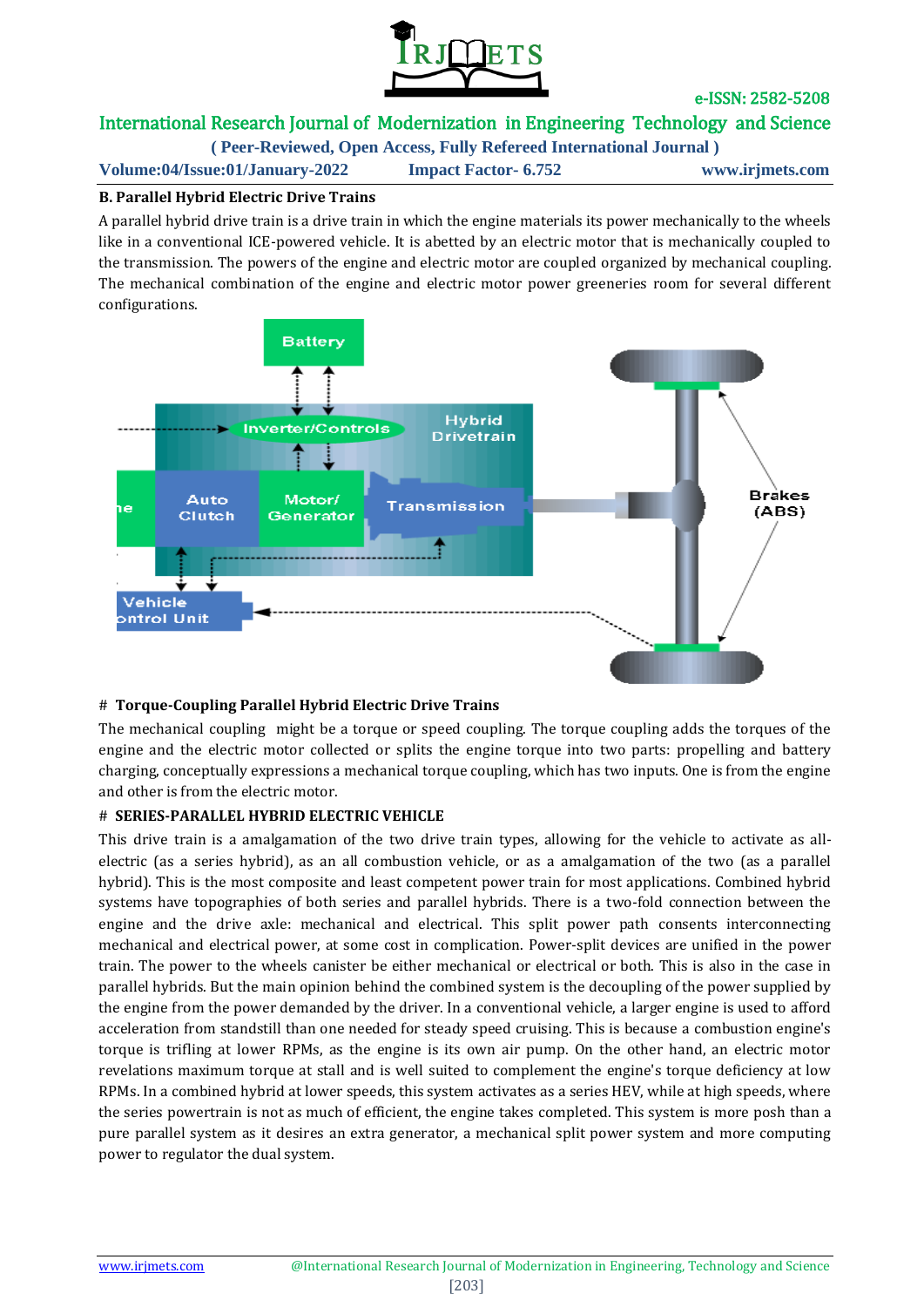

## International Research Journal of Modernization in Engineering Technology and Science

**( Peer-Reviewed, Open Access, Fully Refereed International Journal )**

**Volume:04/Issue:01/January-2022 Impact Factor- 6.752 www.irjmets.com**





#### **Simulation of series parallel hybrid Electric Vehicle**